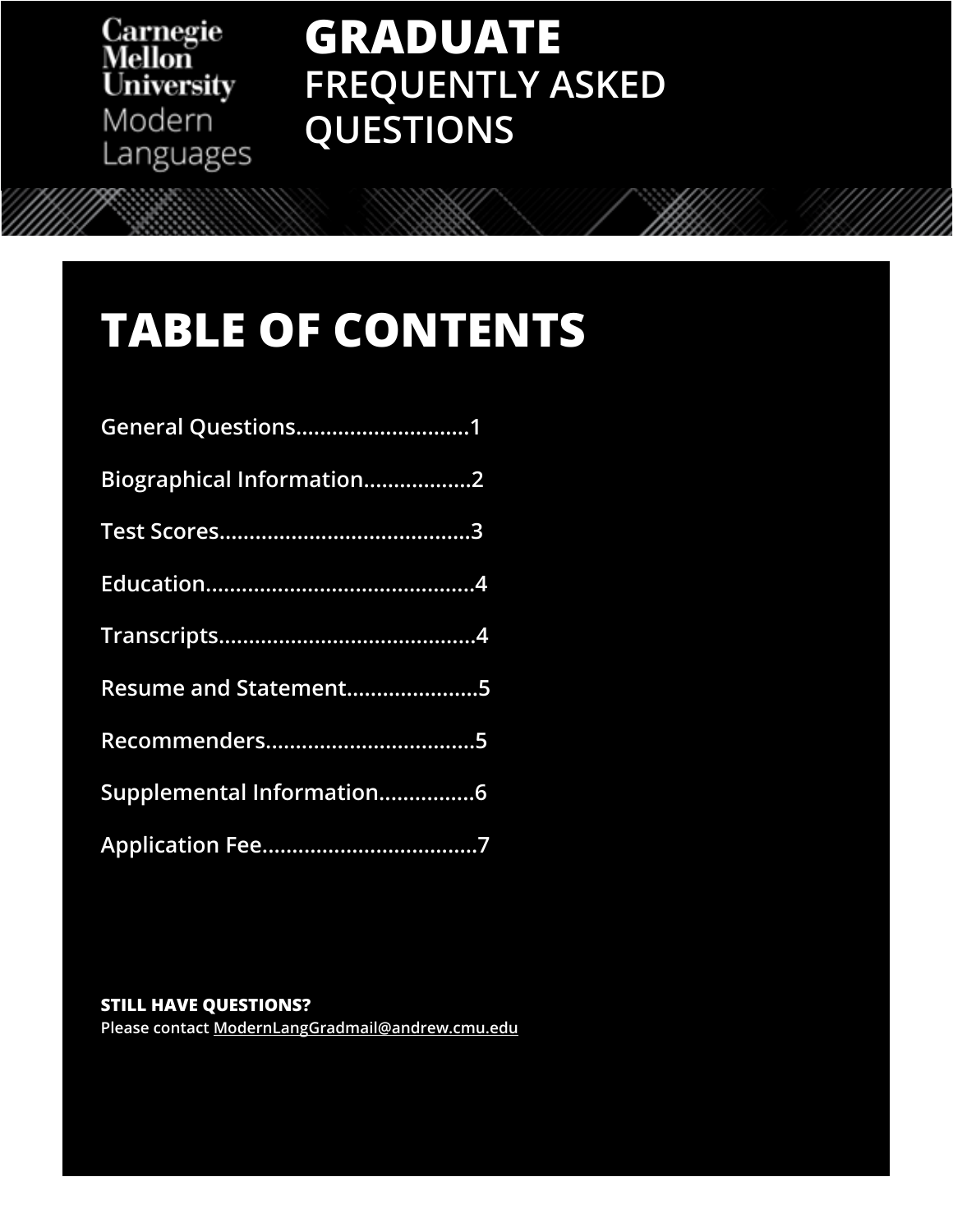<span id="page-1-0"></span>Carnegie iversity Modern Languages

# **GRADUATE FREQUENTLY ASKED QUESTIONS**

### **WHEN IS THE APPLICATION DEADLINE FOR FALL ADMISSION?**

**Ph.D. Program: January 7 Masters Program: February 1**

*\*All transcripts and supporting material are due by the application deadline.* All information will be posted to your file once you submit your online application. Please note that official transcripts and test scores are not updated as received until you submit your application.

*All letters of recommendation are due by the application deadline. \*All official GRE, IELTS and TOEFL score reports are due by the application deadline.*

**82-783 Second Language Acquisition: Theories and Research | 9 Units** It is strongly suggested that you plan to take all required tests before November for the Ph.D program and January  $T_{\rm tot}$  course studies studies to the field of Second Language Acquisition (SLA) in order to  $T_{\rm tot}$ for the Masters program.

### ARE THERE ADDITIONAL FINANCIAL AID FORMS TO COMPLETE?

Graduate students are permitted to apply for any financial aid for which they are eligible. For more information and financial aid application forms, contact The HUB.  $\,$ 

<https://www.cmu.edu/sfs/financial-aid/index.html>

# **DO STUDENTS RECEIVE A TUITION WAIVER?**

DU STUDENTS RECEIVE A TUTTUN WAIVER:<br>Students in the Bh D, program are eligible to receive a partial to full tuition scholarship, as well as a living Students in the Ph.D. program are eligible to receive a partial to full tuition scholarship, as well as a living<br>stipend. **stipend.**

Students in the Masters programs may receive a partial tuition scholarship.

### I USED MY EMAIL ADDRESS AND PASSWORD, BUT I CANNOT ACCESS THE ONLINE APPLICATION. **WHAT IS THE PROBLEM?**

If your browser accepts cookies, and your computer is not berling a mewan, then you should be able to login<br>successfully. Also, please make sure you are using the same website to login that you used to register. If you **If your browser accepts cookies, and your computer is not behind a firewall, then you should be able to login continue to have problems, please contact us:**

## **I HAVE A QUESTION CONCERNING THE APPLICATION PROCESS. WHERE DO I GO FOR HELP?**

components where applicable (traditional language instruction in classrooms in Germany and **Please email ModernLangGradmail@andrew.cmu.edu**

# WHAT IF ALL OF MY SUPPORTING DOCUMENTS DO NOT ARRIVE BY THE DEADLINES?

**WHAT IF ALL OF MT SUPPORTING DUCUMENTS DUTION ARRIVE BT THE DEADLINES:**<br>Supporting materials that arrive after the deadline may cause a delay in your application being reviewed. Your the audio-lingual method; Total Physical Response; topical-functional architectures; and **information will be updated as materials are received.** communicative, computativist, and interactionist approaches. The course is taught in tandem or tandem in tandem

### CAN I MAKE CHANGES TO MY ONLINE APPLICATION AFTER IT HAS BEEN SUBMITTED?

Prior to submitting, you may return and make any changes to your application. Once you submit your **82-893 Teaching Modern Language and Cultures I in the Cultures I in the Cultures I in the Cultures I in the Cultures I in the Cultures I in the Cultures I in the Cultures I in the Cultures I in the Cultures I in the Cultu application, you may make changes to select sections: CV, Publication, Statement of Purpose, and Letters of Recommendation.** 

### **IF I APPLIED LAST YEAR AND WAS NOT ADMITTED, CAN I REAPPLY THIS YEAR?**

Yes. You must create an entirely new application. It is possible to request that official test score reports and transcripts from the previous year be used if no changes have been made to them.

### techniques of multiple teachers in several languages at the elementary level. In a second phase, in a second phase, **IS THERE SPRING ADMISSION? IS THEIR LANGUAGE OF SPECIAL SPECIALIZATION**, and and  $\mathbf{I}(\mathbf{X}|\mathbf{X})=\mathbf{I}(\mathbf{X}|\mathbf{X})$

No.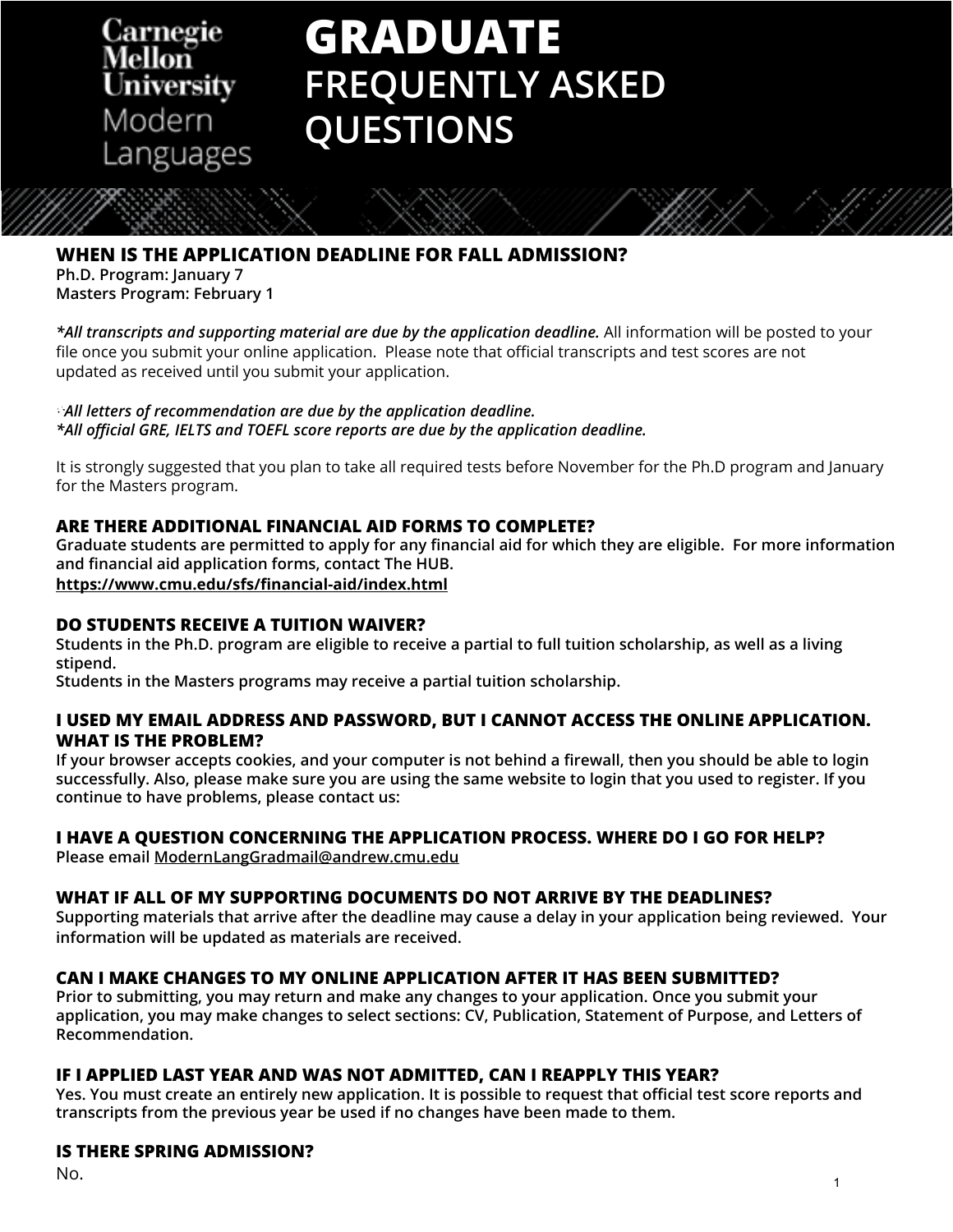### <span id="page-2-0"></span>**DO I NEED TO CONTACT A PROFESSOR BEFORE APPLYING?**

**No.**

### **IS IT POSSIBLE TO COMPLETE A DEGREE ONLINE?**

**No.**

### **IS IT POSSIBLE TO VISIT THE CAMPUS AND THE DEPARTMENT OF MODERN LANGUAGES?**

**We ask that you wait until you have been admitted to a program before you visit.**

### **If I am admitted to a program, can I defer admission?**

**After you are admitted, please contact the program coordinator.**

### **BIOGRAPHICAL INFORMATION**

### **HOW DO I OBTAIN AN I-20 FORM?**

Please refer to the Office of International Education page: https://www.cmu.edu/oie/ This page contains a<br>Wealth of information for international students assented to Carnegie Mellen University **wealth of information for international students accepted to Carnegie Mellon University.**

### **I DO NOT CURRENTLY HAVE A VISA, BUT WILL NEED TO APPLY FOR ONE. WHAT DO I SELECT UNDER VISA STATUS?**

Select the one that will most closely match your status when you arrive on campus. Most likely you will need an F1 visa; however, you should carefully review the information at the above link.

#### accurse will survey various theories of survey various theories of second language acquisition (e.g., Universal **WHAT SHOULD I GIVE AS MY CURRENT ADDRESS?**

**wHAT SHOULD I GIVE AS MT CUKKENT ADDKESS?**<br>Use the address where you will be available to receive mail through April. You may enter a permanent address <sub>i</sub> Ose the address where you will be available to receive mail through Aphil. Tou may enter a permanent address<br>if it differs from your current address. Do NOT enter a PO Box. The acceptance packets are sent by express mail examined in the light of recent research findings. The course will also examine the impact of **(e.g. FedEx, UPS), and cannot be delivered to a PO Box address.** internal and external factors on second language acquisition and development. Some topics

#### WHAT DO I DO IF MY EMAIL ADDRESS OR CURRENT ADDRESS CHANGES BEFORE THE END OF THE  $\tt SEMESTER?$ **SEMESTER?**

You may change your current address, email address and password in your submitted application until the application deadline. If there is any change after this date, please send an email to **any change of the continues 82-793 Teaching Methodologies for the Foreign Language Classroom | 9 Units ModernLangGradmail@andrew.cmu.edu, and the Graduate Program Coordinator will make the necessary updates. It is very important that you maintain a valid email address in your submitted application.** 

### **TEST SCORES**

## WHAT ARE THE GRE AND TOEFL INSTITUTION AND DEPARTMENT CODES?

GRE: Institution code, 2074; Department code- not needed.<br>TOFFL: Institution code, 2074; Department code- not needed. China, for example, and how those conventions might affect learner perception of contemporary **TOEFL: Institution code, 2074; Department code not needed.**

Please refer to the GRE testing schedule to determine test dates. No application will be considered complete until we have received these scores. GRE scores will not be accepted if more than two years old.

### **I USED THE WRONG CODES. WHAT SHOULD I DO?** WHEN  $\mathbf{I}$

observations of experienced teachers in different target-language contexts. **Please have them sent again with the correct codes as stated above. If you used only the Institution code your scores will reach the admissions office.**

# WHAT IS THE RECOMMENDED TOEFL SCORE?

This course is intended to be taken in tandem with Teaching Methodologies for the Foreign **A successful applicant will normally have a total iBT score of at least 105 (minimum subject score is 25).**

### AM I REQUIRED TO SUBMIT A TOEFL SCORE? **AM I REQUIRED TO SUBMIT A TOEFL SCORE?**

If your first language (mother tongue) is not English, then you MUST submit a TOEFL.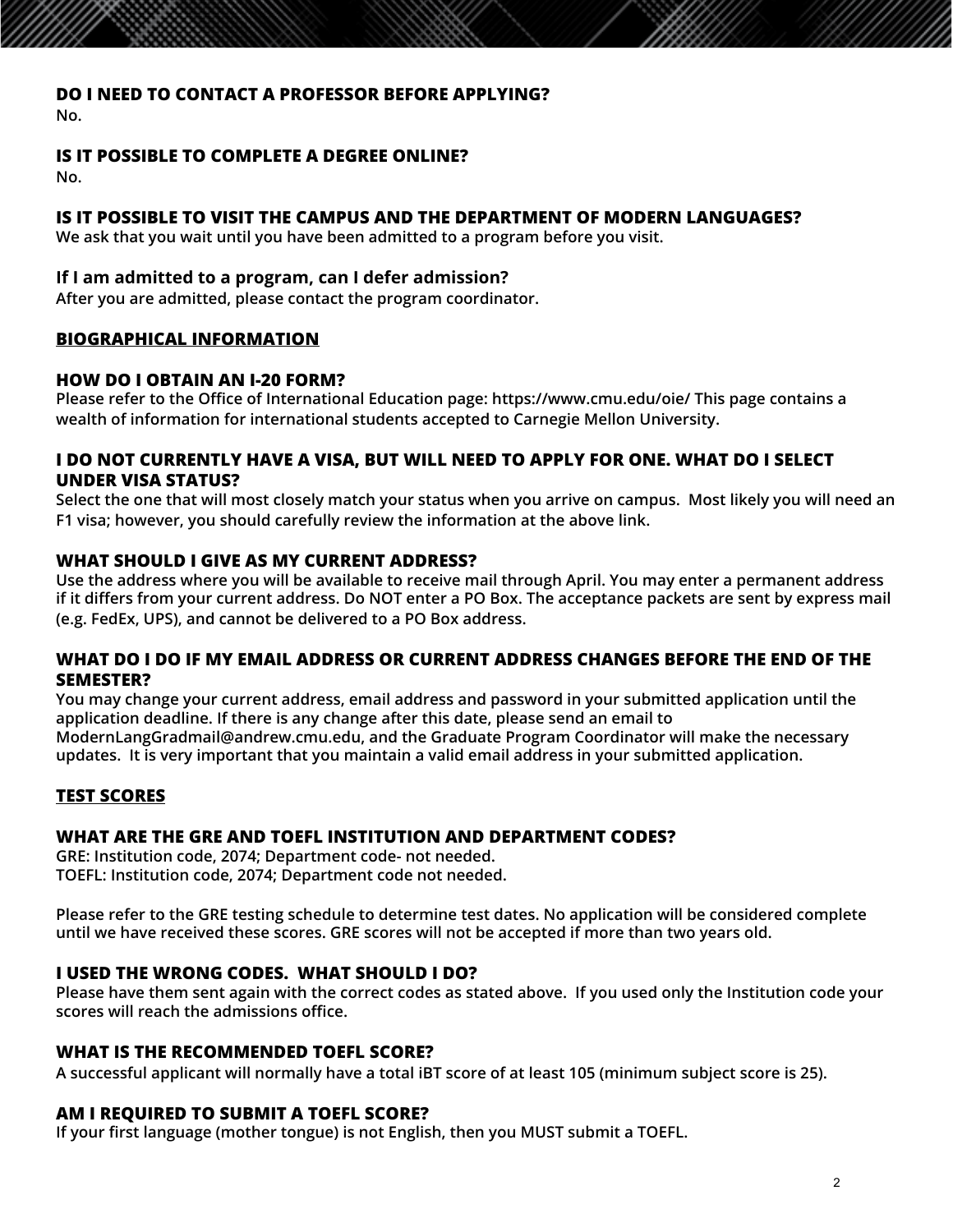### <span id="page-3-0"></span>**I HAVE A DEGREE FROM AN INSTITUTION IN WHICH THE SOLE LANGUAGE OF INSTRUCTION IS ENGLISH, DO I NEED TO SUBMIT A TOEFL?**

**Yes. A TOEFL is required if English is not your first/mother tongue.** 

### **I READ ABOUT THE RECOMMENDED TOEFL SCORE, HOWEVER, MINE IS BELOW THE RECOMMENDED SCORE. IN THIS CASE, IS IT MEANINGLESS FOR ME TO APPLY?**

**Admission may be possible but difficult. If you feel in any way that your application is below our minimum requirements, then we would advise you to not apply. The program is highly competitive and you will be competing for a spot against others who, are at or above the minimum.**

### **I HAVE REQUESTED MY TEST SCORES AND TRANSCRIPTS BE SENT, BUT MY APPLICATION HAS NOT BEEN UPDATED?**

**You must first SUBMIT your application before receipt of test scores or transcripts will be updated. They must be matched and updated manually, which may take several days once you submit your application.**

### **WHAT SCORES SHOULD I ENTER IF I HAVE TAKEN THE GRE TEST MORE THAN ONCE?**

**CORES SHOOLD I LIVIER IT THATE TARK**<br>Please enter the scores from your most recent test.

# **82-783 Second Language Acquisition: Theories and Research | 9 Units DO YOU ACCEPT THE DUOLINGO ENGLISH TEST?**

**We do not accept Duo Lingo English proficiency test at this time.**

#### This course introduces students to the field of Second Language Acquisition (SLA) in order to provide them with an understanding of the way in which second languages are learned and languages are learned and languages are learned and languages are learned and languages are learned and languages are learned and lang **EDUCATION**

## **I AM IN A FIVE YEAR PROGRAM AND WILL BE AWARDED A MASTERS DEGREE. DO I ENTER THIS IN** THE UNDERGRADUATE OR GRADUATE SECTION OF COLLEGES/UNIVERSITIES?

language socialization, and the complex dynamic systems perspective), and their claims will be **This information should be entered in both sections.**

### WHAT FORMAT DO I USE TO ENTER MY GPA AND COLLEGE/UNIVERSITY POINT SYSTEM?

Please enter your GPA exactly as given by your College/University, e.g. 3.5, 4.9, 9.6, etc. In the box to right indicate the Point System that your College/University uses, e.g. 4.0, 5.0, 10.0, etc.

# WHAT SHOULD I ENTER IN THE "CLASS RANK" FIELD? **And instruction in second in second i**

**If you would like to give us your rank within your department or university, enter it here. For example, you** <br>If you would like to give us your rank within your department or university, enter it here. For example, you Engineering". The response here should preferably be short. If you want to give us more details about your it blank, if you do not have this information, or if you do not wish to share it.<br> **could enter "2nd of 109 students in Computer Science Department", or "45 of 1450 students in School of ranking, please give it in the Resume. Remember that this is an optional field, and you should feel free to leave** 

#### $\frac{1}{2}$  instruction, with a primary emphasis on  $\frac{1}{2}$  intercultural contexts, but with some intercultural contexts, but with some intercultural contexts, but with some intercultural contexts,  $\frac{1}{2}$ **TRANSCRIPTS**

\*Submit official transcripts. This can be done electronically through your university's electronic transcript service or China, for example, and how those conventions might affect learner perception of contemporary *via sealed hard copy.*

#### the audio-line methods and audio-lines. Total Physical Physical Response; topical-functional architectures; and architectures; and architectures; and architectures; and architectures; and architectures; and architectures; **HOW MANY TRANSCRIPTS SHOULD I SEND?**

Please mail ONE official copy only of your transcript from each college or university attended, whether or<br>not you received a degree. If you submit a transcript from a foreign country, you must include an English with 82-893 Teaching Modern Languages and Cultures (see below), which allows for multiple **translation. Do NOT send copies of awards and certificates with the transcript. You may mail the transcript yourself, if it is in a signed and sealed envelope from the university, or you may have your university mail it Please mail ONE official copy only of your transcript from each college or university attended, whether or directly. You are also required to upload a copy of your transcripts in the online application.**

### **82-893 Teaching Modern Languages and Cultures I | 9 units WHAT HAPPENS IF MY TRANSCRIPTS OR TEST SCORES ARRIVE BEFORE MY APPLICATION?**

An supporting accurients that arrive before you submit your application will be kept on the. Frease note the<br>transcripts will not be marked as received in your online application until you have actually submitted your Language Classroom. Students will initially prioritize observation and analysis of the pedagogical **application. They must be matched and updated manually. All supporting documents that arrive before you submit your application will be kept on file. Please note that** 

### I HAVE REQUESTED MY TRANSCRIPTS AND TEST SCORES BE SENT, BUT MY APPLICATION HAS NOT **BEEN UPDATED.**

**NOTE: Official Transcripts and some academic scores must be matched and updated manually, which may take**  3**several days once you submit your application.**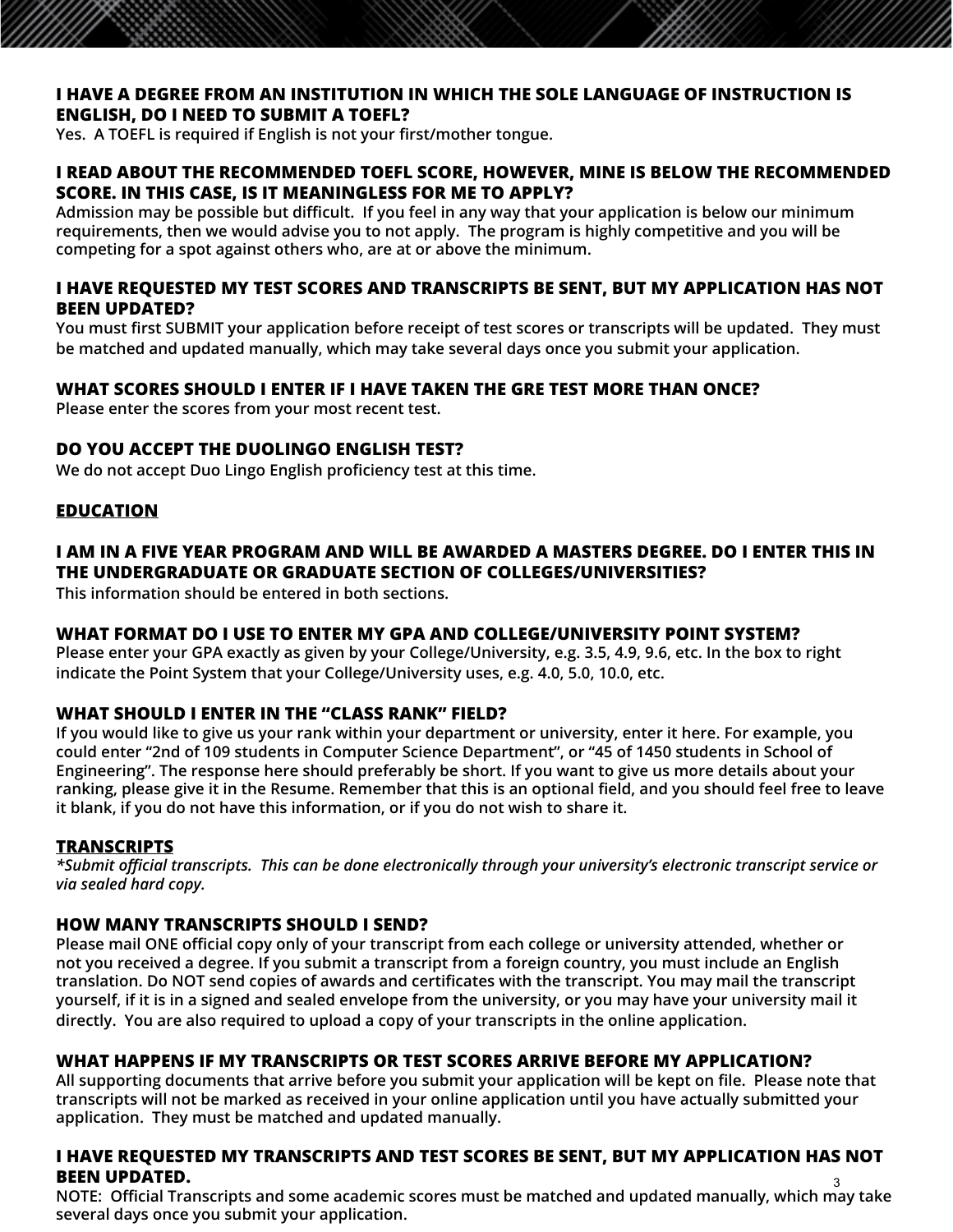### <span id="page-4-0"></span>**WHERE DO I MAIL MY TRANSCRIPTS?**

**If your College or University issues only hard copies of your transcript, please use the address below.** 

**Department of Modern Languages Carnegie Mellon University Posner Hall 341 Pittsburgh, PA 15213-3891 USA Attention: Vera Lampley Graduate Programs**

*\*Send electronic copies of your transcript to [ModernLangGradmail@andrew.cmu.edu](mailto:ModernLangGradmail@andrew.cmu.edu ) \*If your transcript is not in English please provide a translated copy with the original.*

### **RESUME AND STATEMENT**

### **Core Course Descriptions**<br>Yes. **IF I AM APPLYING TO TWO PROGRAMS, CAN I SUBMIT A DIFFERENT STATEMENT OF PURPOSE FOR EACH PROGRAM?**

**Yes.**

### **I HAVE ALREADY UPLOADED MY RESUME/STATEMENT OF PURPOSE, BUT NOW I HAVE MADE**<br>PEWSIANG AND WALL BLUG TO SUPPLIT THE NEW VERSIAN WILLT SHALL BLRGS **REVISIONS AND WOULD LIKE TO SUBMIT THE NEW VERSION. WHAT SHOULD I DO?**

Tod can simply apioda the hew resume*rstatement of Larpose,* even if your application has seen submitted. It<br>will override the original one. However, you may not make any changes to your application after the application  $\mathsf{deadline}.$  we have understanding of the way in which second languages are learned and languages are learned and languages are learned and languages are learned and languages are learned and languages are learned and langua **You can simply upload the new Resume/Statement of Purpose, even if your application has been submitted. It deadline.**

### Grammar, Connectionism, usage-based approach, Interaction Hypothesis, sociocultural theory, **RECOMMENDERS**

#### MY RECOMMENDERS HAVE NOT RECEIVED THE EMAIL REQUESTS OR THE REMINDER EMAILS THAT internal and external factors on second language acquisition and development. Some topics **WERE SENT. WHAT SHOULD I DO?**

First, make sure that you typed the correct email address, and then ask them to check their spann litters. If th<br>email cannot be found, please ask them to send their letters in pdf format to <u>ModernLangGradmail@andrew.</u> email cannot be found, pieuse usit them to send their fetters in purflommatics <u>inbaermeding situations and cut</u><br><u>cmu.edu</u>. They must put: Upload recommendation letter for (your name) in the subject line. Uploads will not **be completed here until early January. Remember that our offices are closed from December 23-January 6. We** appreciate your patience. **First, make sure that you typed the correct email address, and then ask them to check their spam filters. If the** 

### I AM WONDERING WHETHER THE RECOMMENDER FOR LANGUAGE PROFICIENCY SHOULD<br>BE A DIFFERENT PERSON THAN THOSE I HAVE LISTED TO COMPLETE THE ACADEMIC **I AM WONDERING WHETHER THE RECOMMENDER FOR LANGUAGE PROFICIENCY SHOULD RECOMMENDATIONS. IN OTHER WORDS, CAN I HAVE ONE PERSON SERVE AS BOTH?**

recomments, they must include the onest cannot the practice in the second second second.<br>Yes. However, they must fill out both forms and submit them separately. it is a processed primary emphasis on a primary emphasis on a proportional components, but with some interests

### IF I SUBMIT AN ONLINE APPLICATION, CAN MY RECOMMENDERS USE THE PAPER **RECOMMENDATION FORM? EXAMPLE, and how those conventions might affect affect learner perception of contemporary**  $\mathbf{r}$

No. Recommenders must submit their letters online. Contact <u>ModernLangGradmail@andrew.cmu.edu</u> if a recommender is having problems uploading the form.

### communicative, constructivist, and interactionist approaches. The course is taught in tandem WHAT SHOULD I DO IF THE DEADLINE IS APPROACHING OR HAS PASSED AND ONE OR MORE OF<br>- Which also resulting to a line allows for all all all also resulting for all all all all all all all all all **MY RECOMMENDERS HAS NOT SUBMITTED THEIR RECOMMENDATION?**

wit **RECOMMENDERS HAS NOT SOBMITTED THEIR RECOMMENDATION:**<br>You may send a reminder notification to your recommender via your Application Status Page from your **82-893 Teaching Modern Languages and Cultures I | 9 units deadline. Applications without three letters of recommendation not received by the deadline may not be submitted application. It is your responsibility to make certain that the letters are submitted by the application considered.**

### This course is intended to be the taxen in the Teaching Methodologies for the Foreign Methodologies for the Fo<br>The Foreign Methodologies for the Foreign Methodologies for the Foreign Methodologies for the Foreign Methodol IF I AM A NATIVE SPEAKER OF CHINESE, SHOULD THE RECOMMENDER CONSIDER ENGLISH AS MY<br>SESOND LANSUASE AND EVALUATE FNSLISH, INSTEAD OF SUINESER techniques of multiple teachers in several languages at the elementary level. In a second phase, **Yes. The form is an assessment of your second language. SECOND LANGUAGE AND EVALUATE ENGLISH, INSTEAD OF CHINESE?**

 $s_{\text{max}}$  and the complete a cooperation of  $\epsilon$  your become imaging of specialization, and specialization, and and  $\epsilon$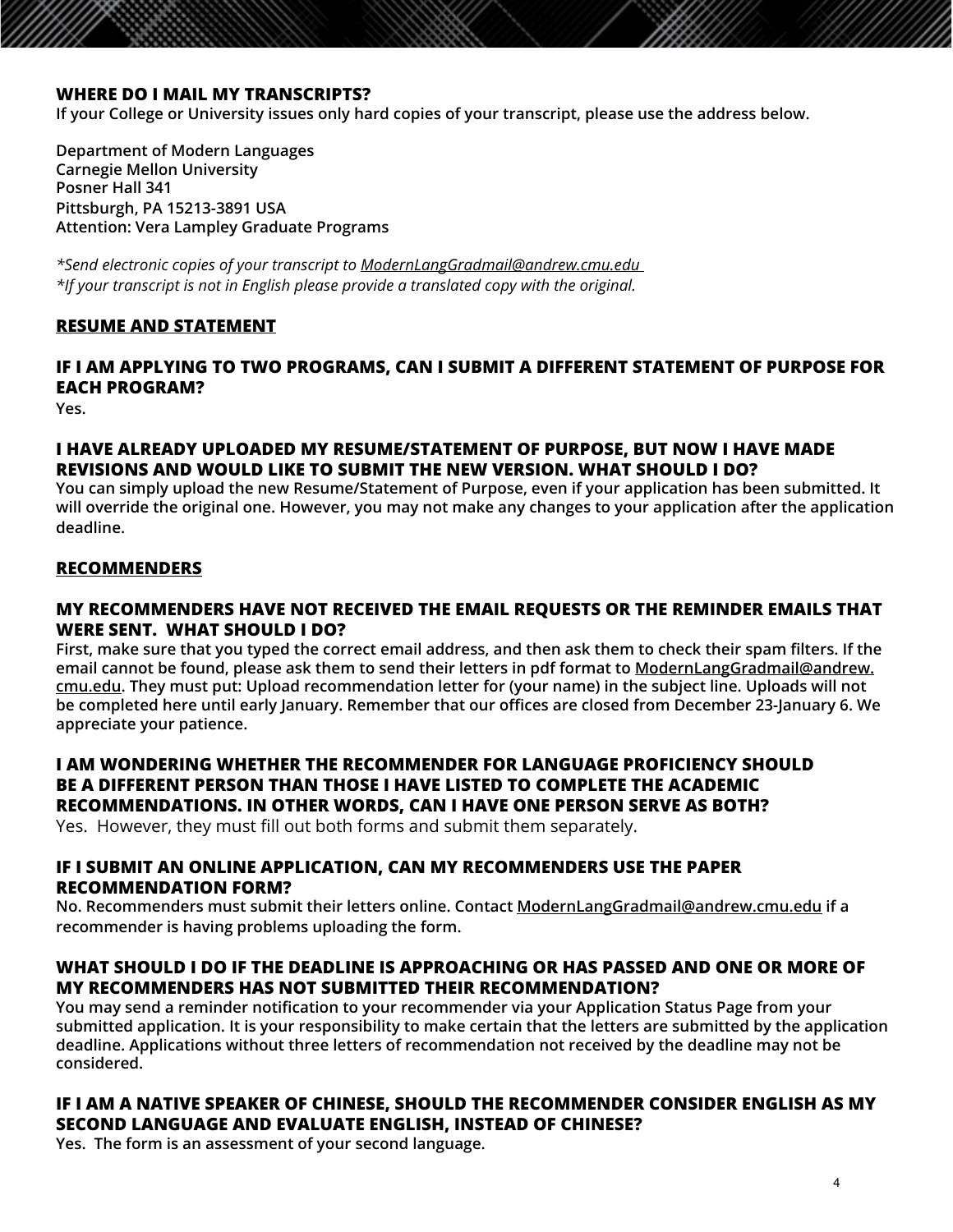### <span id="page-5-0"></span>**WHAT IF I WANT TO SUBMIT MORE THAN THREE LETTERS OF RECOMMENDATION?**

**Three letters of recommendation are required; however, space is provided for you to submit up to five. At least two should be from faculty or recent employers. Recommenders should know you relatively well and be able to evaluate the quality of your previous work.**

### **WHO SHOULD I ASK TO WRITE LETTERS OF RECOMMENDATION FOR ME?**

**The admissions committee wants to know about your ability to do independent research. You should select letter writers who can best speak to that point. Professors who interacted with you extensively in smaller classes are also a good choice. Employers are sometimes appropriate, but letters that are simply character references will not provide good support for your application.**

### **MY RECOMMENDERS HAVE NOT SUBMITTED THEIR LETTERS. CAN I SUBMIT MY APPLICATION BEFORE THEY SUBMIT?**

**Yes. Do not wait for the letters before submitting your application. Recommenders have a longer period of time to submit their letters.**

# **Core Course Descriptions SUPPLEMENTAL INFORMATION**

### **FIAVE A PAPENTIAL HAS NOT BEEN SOBMITTED FOR POBLICATION ON WAS NOT ACCEPT I HAVE A PAPER THAT HAS NOT BEEN SUBMITTED FOR PUBLICATION OR WAS NOT ACCEPTED APPLICATION. SHOULD I LIST IT HERE?**

Yes. However, published papers are viewed more favorably in the admissions process.

## **DOES THE REQUIRED "A SAMPLE OF THOUGHTFUL ANALYTIC WORK OR A RESEARCH PAPER" HAVE** TO BE RELATED TO MY RESEARCH INTERESTS IN SLA PROGRAM? OR IT COULD BE MY PREVIOUS RESEARCH PAPER (NOT RELATED TO MY CURRENT RESEARCH INTERESTS)?

Submission should reflect your current interest.  $\blacksquare$ 

### internal and external factors on second language acquisition and development. Some topics include: the role of learning environment for language acquisition (e.g., study abroad settings, **WHAT IS THE EXACT DEADLINE FOR PH.D. APPLICATION IS. IS IT 12 P.M.(MIDDAY) OR 12**  technology-mediated contexts), explanations for different success among second language **It is 11:59 p.m. eastern standard time. A.M.(MIDNIGHT) ? OR ANY OTHER SPECIFIC TIME?**

learners, variations in second language use, and the effect of classroom instruction in second

### THE DEADLINE HAS PASSED, AND I HAVE JUST RECEIVED NOTICE THAT A PAPER LISTED ON MY **APPLICATION HAS BEEN ACCEPTED FOR PUBLICATION. HOW CAN I ADD THIS INFORMATION?**

**You will still have access to update these documents in your application via the Application Status Page. Login**<br>and undate vour publication, over after the deadline. If you have any issues upleading your pow desument. This course includes a survey of pedagogical theory and pedagogical theory and practice in foreign and second language **and update your publication, even after the deadline. If you have any issues uploading your new document, please contact ModernLangGradmail@andrew.cmu.edu.**

### **instruction on American contexts, but with some intercultural contexts, but with some intercultural contexts, but with some intercultural contexts, but with some intercultural contexts, but with some intercultural context**

### China, for example, and how those conventions might affect learner perception of contemporary **HOW MUCH IS THE APPLICATION FEE?**

American practice). Methodologies surveyed might include grammar-based instruction; **The application fee is \$50.00**

#### the audio-lingual method; Total Physical Response; topical-functional architectures; and **CAN I PAY THE APPLICATION FEE BY CREDIT CARD?**

**CAN I PAT THE APPLICATION FEE BT CREDIT CARD?**<br>You may pay the fee by credit card or by check. Instructions for paying online are on the Welcome Page of the Fod may pay the ree by credit card of by check. Instructions for paying online are on the welcome rage or the<br>application. If you do not want to pay by credit card with the online application, you may pay by check or money observations of experienced teachers in different target-language contexts. **order drawn on a U.S. bank and made payable to Carnegie Mellon University. Please include your email on the check or money order and mail to:** 

**82-893 Teaching Modern Languages and Cultures I | 9 units** This course is intended to be taken in the tandem with Teaching Methodologies for the Foreign Methodologies for<br>Posner Hall 341 Language Classroom. Students will initially prioritize observation and analysis of the pedagogical **Pittsburgh, PA 15213-3891 USA** Attention: Vera Lampley Graduate Programs **in a second phase, in a second phase, i**n a second phase, in a second p students will select a cooperating teacher to shadow in the interval of specialization, and  $\mathbf{D} \mathbf{D} \mathbf{D} \mathbf{D} \mathbf{D} \mathbf{D} \mathbf{D} \mathbf{D} \mathbf{D} \mathbf{D} \mathbf{D} \mathbf{D} \mathbf{D} \mathbf{D} \mathbf{D} \mathbf{D} \mathbf{D} \mathbf{D} \mathbf{D} \mathbf{D} \mathbf{D} \mathbf$ **Department of Modern Languages Carnegie Mellon University Posner Hall 341**